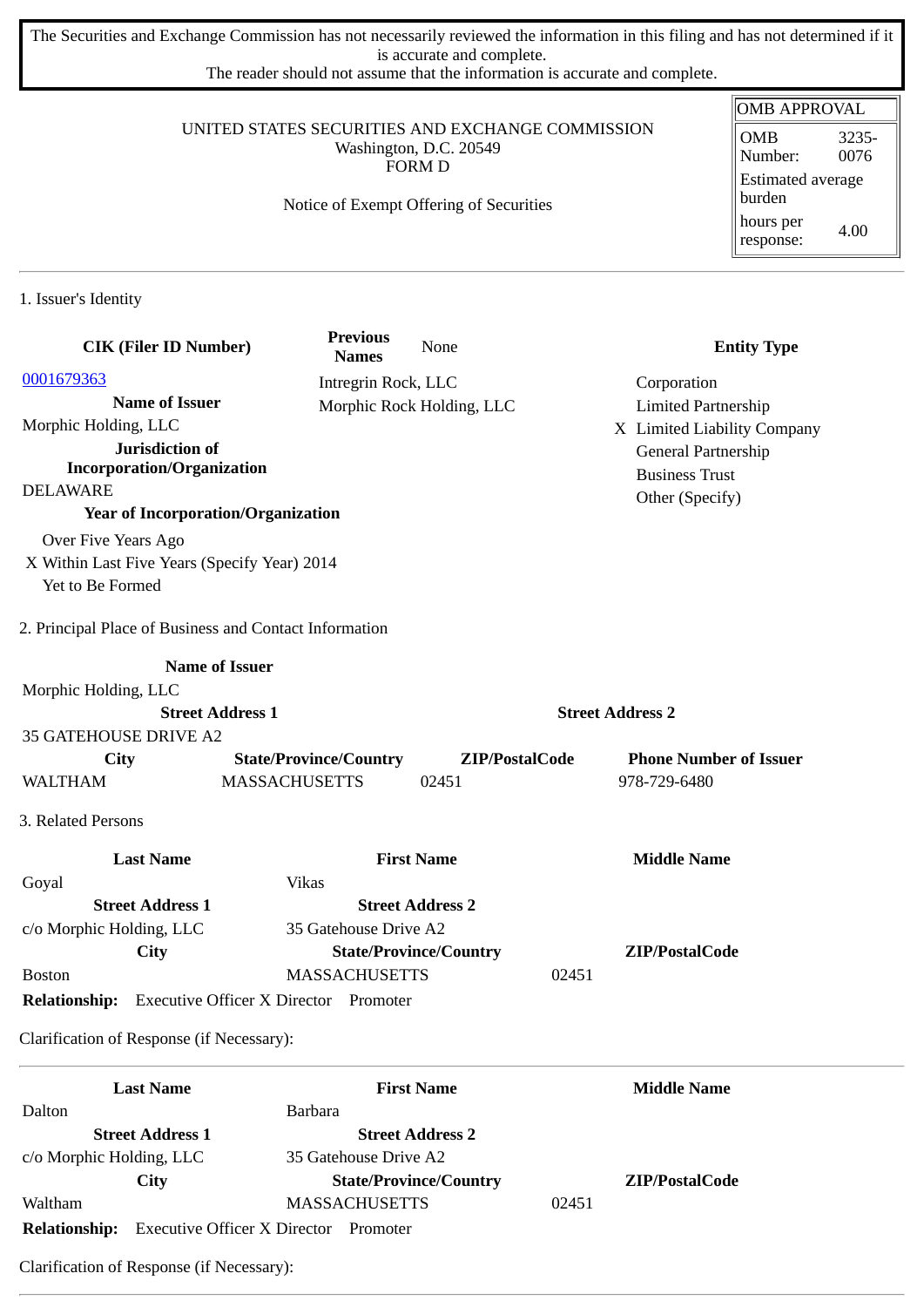| <b>Last Name</b>                                             | <b>First Name</b>                            | <b>Middle Name</b> |
|--------------------------------------------------------------|----------------------------------------------|--------------------|
| Springer                                                     | Timothy                                      |                    |
| <b>Street Address 1</b>                                      | <b>Street Address 2</b>                      |                    |
| c/o Morphic Holding, LLC                                     | 35 Gatehouse Drive A2                        |                    |
| <b>City</b>                                                  | <b>State/Province/Country</b>                | ZIP/PostalCode     |
| Waltham                                                      | <b>MASSACHUSETTS</b>                         | 02451              |
| <b>Relationship:</b>                                         | <b>Executive Officer X Director Promoter</b> |                    |
| Clarification of Response (if Necessary):                    |                                              |                    |
| <b>Last Name</b>                                             | <b>First Name</b>                            | <b>Middle Name</b> |
| Christensen                                                  | Gustav                                       |                    |
| <b>Street Address 1</b>                                      | <b>Street Address 2</b>                      |                    |
| c/o Morphic Holding, LLC                                     | 35 Gatehouse Drive A2                        |                    |
| City                                                         | <b>State/Province/Country</b>                | ZIP/PostalCode     |
| Waltham                                                      | <b>MASSACHUSETTS</b>                         | 02451              |
| Relationship: Executive Officer X Director Promoter          |                                              |                    |
| Clarification of Response (if Necessary):                    |                                              |                    |
| <b>Last Name</b>                                             | <b>First Name</b>                            | <b>Middle Name</b> |
| Tiprirneni                                                   | Praveen                                      |                    |
| <b>Street Address 1</b>                                      | <b>Street Address 2</b>                      |                    |
| c/o Morphic Holding, LLC                                     | 35 Gatehouse Drive A2                        |                    |
| City                                                         | <b>State/Province/Country</b>                | ZIP/PostalCode     |
| Waltham                                                      | <b>MASSACHUSETTS</b>                         | 02451              |
| <b>Relationship:</b> X Executive Officer X Director Promoter |                                              |                    |
| Clarification of Response (if Necessary):                    |                                              |                    |
| <b>Last Name</b>                                             | <b>First Name</b>                            | <b>Middle Name</b> |
| Farid                                                        | Ramy                                         |                    |
| <b>Street Address 1</b>                                      | <b>Street Address 2</b>                      |                    |
| c/o Morphic Holding, LLC                                     | 35 Gatehouse Drive A2                        |                    |
| <b>City</b>                                                  | <b>State/Province/Country</b>                | ZIP/PostalCode     |
| Waltham                                                      | <b>MASSACHUSETTS</b>                         | 02451              |
| <b>Relationship:</b>                                         | <b>Executive Officer X Director Promoter</b> |                    |
| Clarification of Response (if Necessary):                    |                                              |                    |
| <b>Last Name</b>                                             | <b>First Name</b>                            | <b>Middle Name</b> |
| Farrell                                                      | Robert                                       |                    |
| <b>Street Address 1</b>                                      | <b>Street Address 2</b>                      |                    |
| c/o Morphic Holding, LLC                                     | 35 Gatehouse Drive A2                        |                    |
| City                                                         | <b>State/Province/Country</b>                | ZIP/PostalCode     |
| Waltham                                                      | <b>MASSACHUSETTS</b>                         | 02451              |
| <b>Relationship:</b> X Executive Officer  Director  Promoter |                                              |                    |
| Clarification of Response (if Necessary):                    |                                              |                    |
| <b>Last Name</b>                                             | <b>First Name</b>                            | <b>Middle Name</b> |
| Nashat                                                       | Amir                                         |                    |
| <b>Street Address 1</b>                                      | <b>Street Address 2</b>                      |                    |
| c/o Morphic Holding, LLC                                     | 35 Gatehouse Drive A2                        |                    |
| City                                                         | <b>State/Province/Country</b>                | ZIP/PostalCode     |
| Waltham                                                      | <b>MASSACHUSETTS</b>                         | 02451              |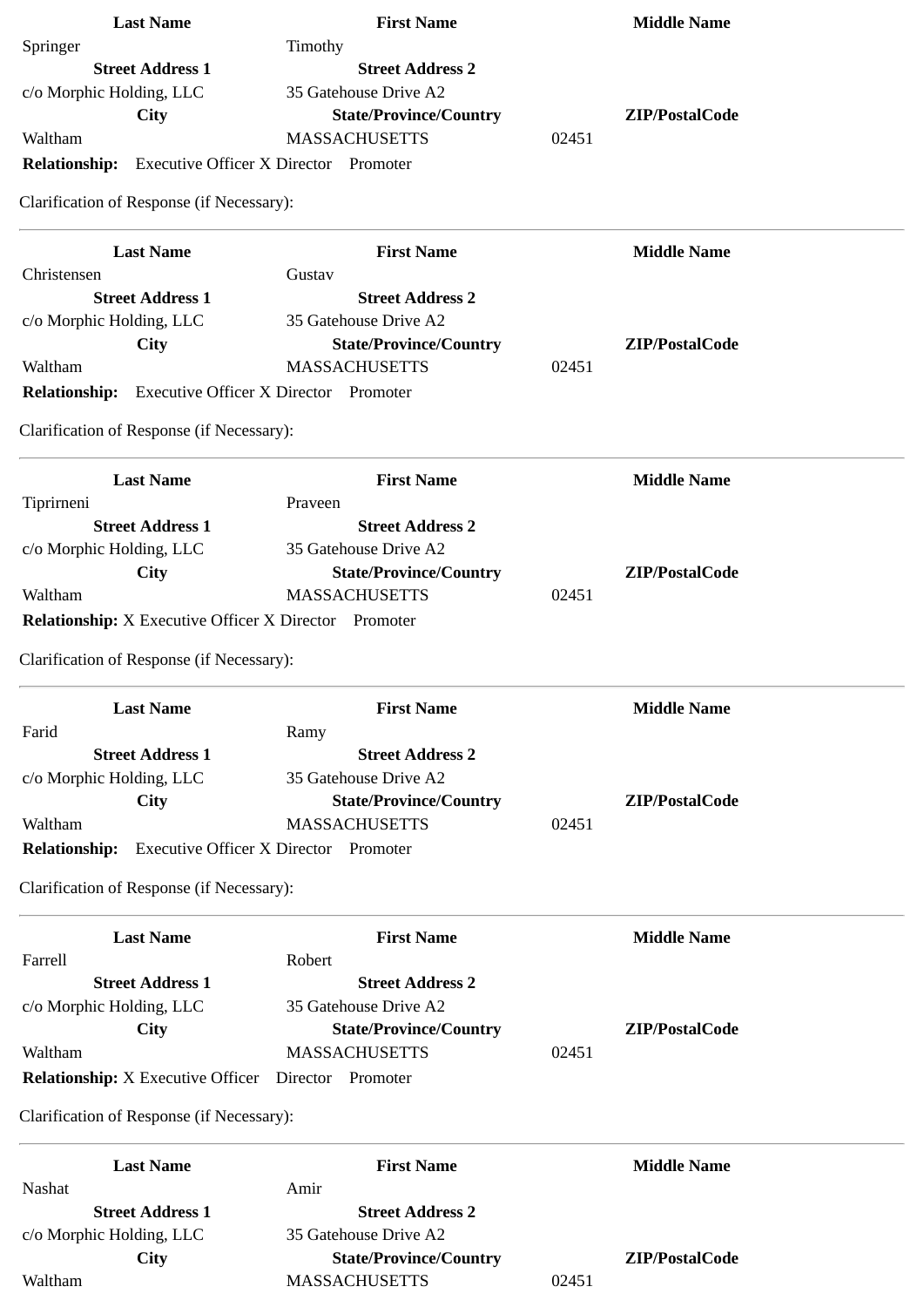# **Relationship:** Executive Officer X Director Promoter

Clarification of Response (if Necessary):

| <b>Last Name</b>                                           | <b>First Name</b>                            |       | <b>Middle Name</b> |
|------------------------------------------------------------|----------------------------------------------|-------|--------------------|
| Rogers                                                     | <b>Bruce</b>                                 |       |                    |
| <b>Street Address 1</b>                                    | <b>Street Address 2</b>                      |       |                    |
| c/o Morphic Holding, LLC                                   | 35 Gatehouse Drive A2                        |       |                    |
| <b>City</b>                                                | <b>State/Province/Country</b>                |       | ZIP/PostalCode     |
| Waltham                                                    | <b>MASSACHUSETTS</b>                         | 02451 |                    |
| <b>Relationship:</b> X Executive Officer                   | Director Promoter                            |       |                    |
| Clarification of Response (if Necessary):                  |                                              |       |                    |
| <b>Last Name</b>                                           | <b>First Name</b>                            |       | <b>Middle Name</b> |
| Lugovskoy                                                  | Alexey                                       | A.    |                    |
| <b>Street Address 1</b>                                    | <b>Street Address 2</b>                      |       |                    |
| c/o Morphic Holding, LLC                                   | 35 Gatehouse Drive A2                        |       |                    |
| <b>City</b>                                                | <b>State/Province/Country</b>                |       | ZIP/PostalCode     |
| Waltham                                                    | <b>MASSACHUSETTS</b>                         | 02451 |                    |
| <b>Relationship:</b> X Executive Officer                   | Director Promoter                            |       |                    |
| Clarification of Response (if Necessary):                  |                                              |       |                    |
| <b>Last Name</b>                                           | <b>First Name</b>                            |       | <b>Middle Name</b> |
| Stampacchia                                                | Otello                                       |       |                    |
| <b>Street Address 1</b>                                    | <b>Street Address 2</b>                      |       |                    |
| c/o Morphic Holding, LLC                                   | 35 Gatehouse Drive A2                        |       |                    |
| City                                                       | <b>State/Province/Country</b>                |       | ZIP/PostalCode     |
| Waltham                                                    | <b>MASSACHUSETTS</b>                         | 02451 |                    |
| <b>Relationship:</b> Executive Officer X Director Promoter |                                              |       |                    |
| Clarification of Response (if Necessary):                  |                                              |       |                    |
| <b>Last Name</b>                                           | <b>First Name</b>                            |       | <b>Middle Name</b> |
| Kumar                                                      | Nilesh                                       |       |                    |
| <b>Street Address 1</b>                                    | <b>Street Address 2</b>                      |       |                    |
| c/o Morphic Holding, LLC                                   | 35 Gatehouse Drive A2                        |       |                    |
| <b>City</b>                                                | <b>State/Province/Country</b>                |       | ZIP/PostalCode     |
| Waltham                                                    | <b>MASSACHUSETTS</b>                         | 02451 |                    |
| <b>Relationship:</b>                                       | <b>Executive Officer X Director Promoter</b> |       |                    |
| Clarification of Response (if Necessary):                  |                                              |       |                    |
| 4. Industry Group                                          |                                              |       |                    |
| $\Delta$ ariculture                                        | $H_{\alpha}$ alth $C_{\alpha}$ ro            |       |                    |

| Agriculture                  | <b>Health Care</b>     | Retailing           |
|------------------------------|------------------------|---------------------|
| Banking & Financial Services | X Biotechnology        | <b>Restaurants</b>  |
| <b>Commercial Banking</b>    | Health Insurance       | Technology          |
| Insurance<br>Investing       | Hospitals & Physicians | Computers           |
| <b>Investment Banking</b>    | Pharmaceuticals        | Telecommunications  |
| Pooled Investment Fund       | Other Health Care      | Other Technology    |
| Is the issuer registered as  | Manufacturing          | Travel              |
| an investment company under  | Real Estate            | Airlines & Airports |
|                              |                        |                     |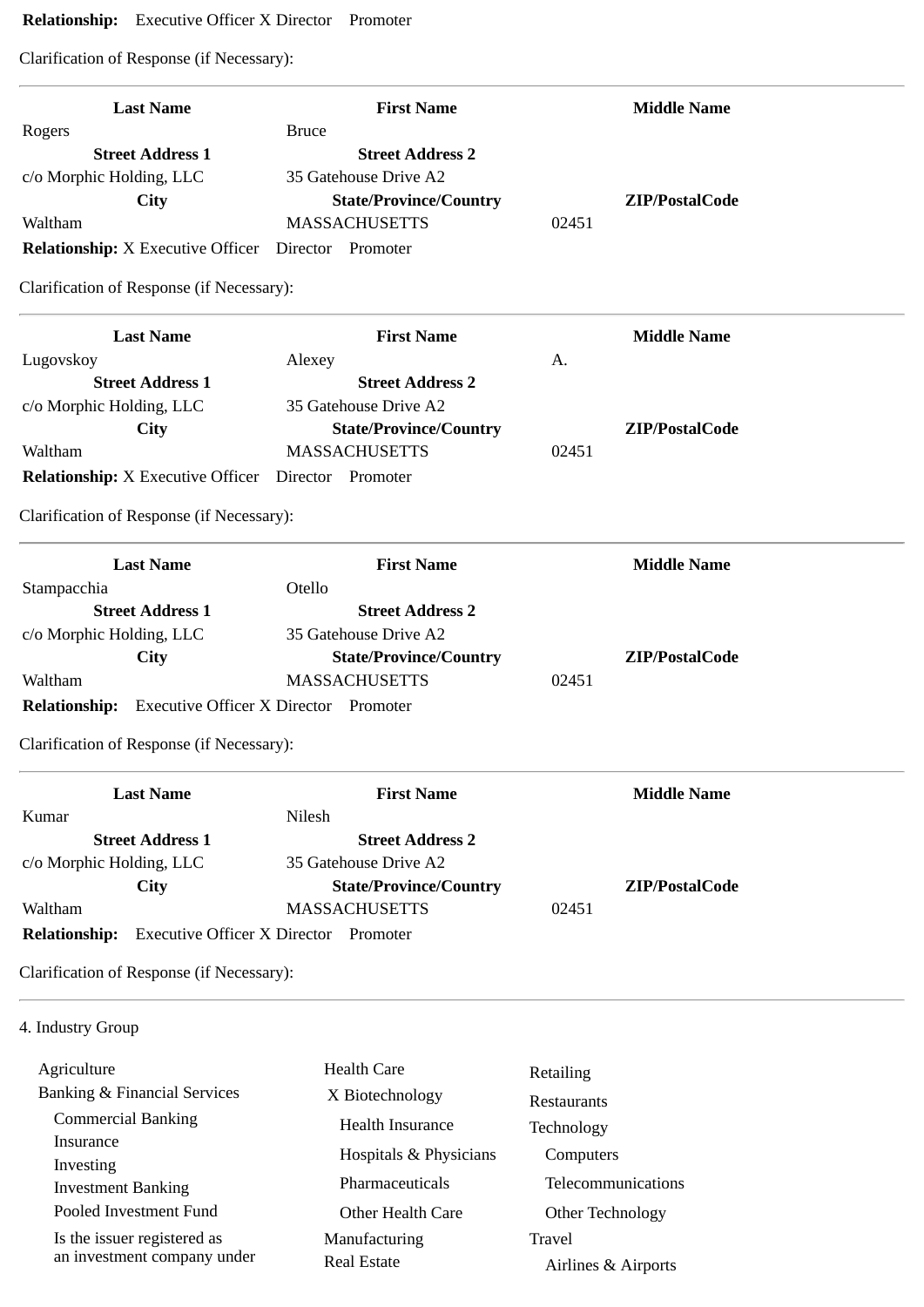| the Investment Company        |                                          | Commercial                 | Lodging & Conventions     |
|-------------------------------|------------------------------------------|----------------------------|---------------------------|
| Act of 1940?                  |                                          | Construction               | Tourism & Travel Services |
| <b>Yes</b>                    | No<br>Other Banking & Financial Services | <b>REITS &amp; Finance</b> | Other Travel              |
| <b>Business Services</b>      |                                          | Residential                | Other                     |
| Energy                        |                                          | <b>Other Real Estate</b>   |                           |
| Coal Mining                   |                                          |                            |                           |
| Electric Utilities            |                                          |                            |                           |
| <b>Energy Conservation</b>    |                                          |                            |                           |
| <b>Environmental Services</b> |                                          |                            |                           |
| Oil & Gas                     |                                          |                            |                           |
| Other Energy                  |                                          |                            |                           |

### 5. Issuer Size

| <b>Revenue Range</b>             | OR | <b>Aggregate Net Asset Value Range</b> |
|----------------------------------|----|----------------------------------------|
| No Revenues                      |    | No Aggregate Net Asset Value           |
| $$1 - $1,000,000$                |    | $$1 - $5,000,000$                      |
| $$1,000,001 - $5,000,000$        |    | \$5,000,001 - \$25,000,000             |
| $$5,000,001 -$<br>\$25,000,000   |    | $$25,000,001 - $50,000,000$            |
| $$25,000,001 -$<br>\$100,000,000 |    | \$50,000,001 - \$100,000,000           |
| Over \$100,000,000               |    | Over \$100,000,000                     |
| X Decline to Disclose            |    | Decline to Disclose                    |
| Not Applicable                   |    | Not Applicable                         |
|                                  |    |                                        |

# 6. Federal Exemption(s) and Exclusion(s) Claimed (select all that apply)

|                                            | Investment Company Act Section 3(c) |                    |
|--------------------------------------------|-------------------------------------|--------------------|
| Rule $504(b)(1)$ (not (i), (ii) or (iii))  | Section $3(c)(1)$                   | Section $3(c)(9)$  |
| Rule 504 (b) $(1)(i)$                      | Section $3(c)(2)$                   | Section $3(c)(10)$ |
| Rule 504 (b) $(1)(ii)$                     | Section $3(c)(3)$                   | Section $3(c)(11)$ |
| Rule 504 (b) $(1)(iii)$<br>$X$ Rule 506(b) | Section $3(c)(4)$                   | Section $3(c)(12)$ |
| Rule $506(c)$                              | Section $3(c)(5)$                   | Section $3(c)(13)$ |
| Securities Act Section 4(a)(5)             | Section $3(c)(6)$                   | Section $3(c)(14)$ |
|                                            | Section $3(c)(7)$                   |                    |

### 7. Type of Filing

- X New Notice Date of First Sale 2018-09-17 First Sale Yet to Occur Amendment
- 8. Duration of Offering

Does the Issuer intend this offering to last more than one year? Yes X No

- 9. Type(s) of Securities Offered (select all that apply)
- -

 Option, Warrant or Other Right to Acquire Another Security Mineral Property Securities Security to be Acquired Upon Exercise of Option, Warrant or Security to be Acquired Opon Exercise of Option, warrant or Other (describe)<br>Other Right to Acquire Security

X Equity Pooled Investment Fund Interests Debt Tenant-in-Common Securities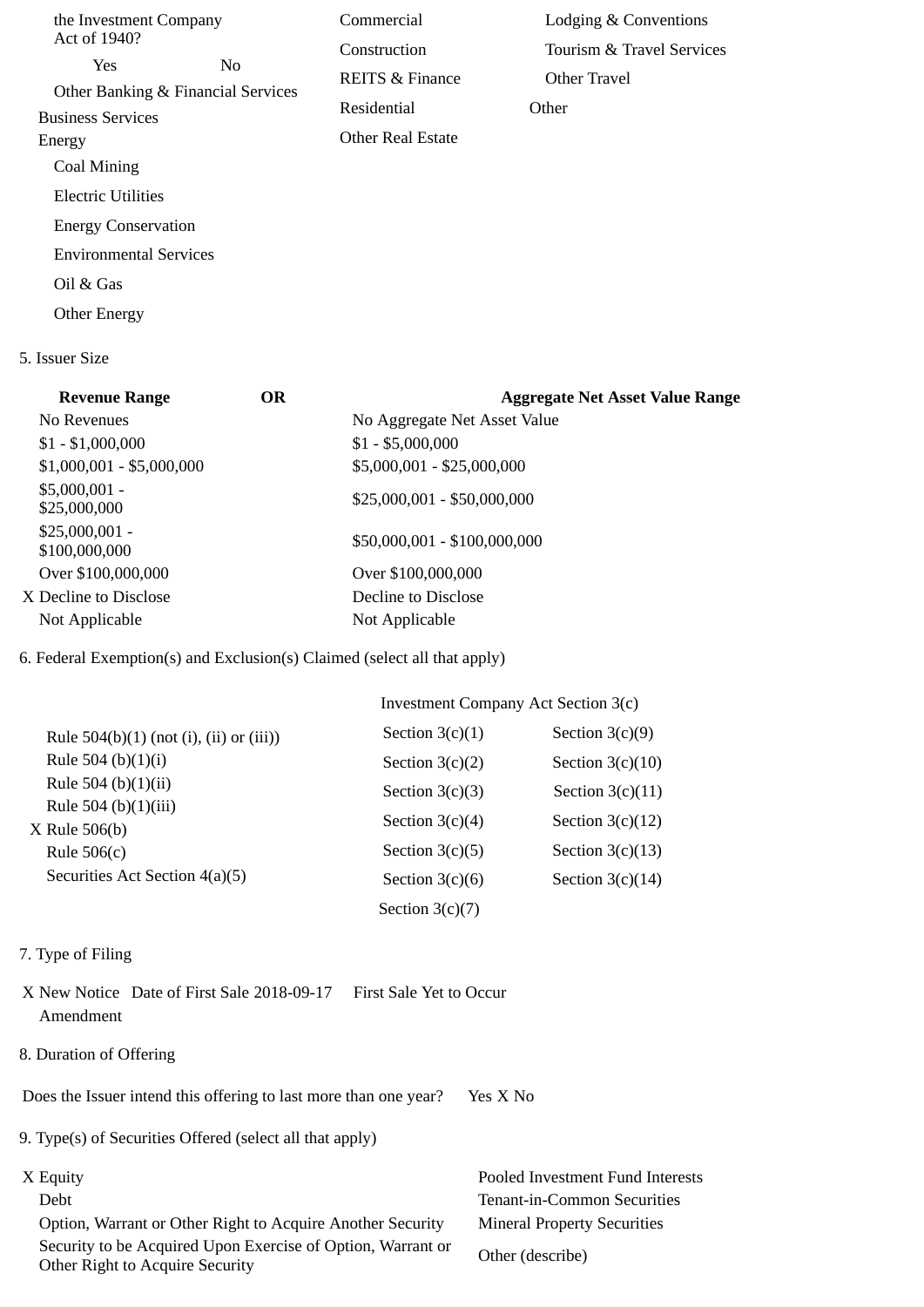#### 10. Business Combination Transaction

Is this offering being made in connection with a business combination transaction, such as is this offering being made in connection with a business combination transaction, such as  $Y$ es X No a merger, acquisition or exchange offer?

Clarification of Response (if Necessary):

11. Minimum Investment

Minimum investment accepted from any outside investor \$0 USD

12. Sales Compensation

Recipient Recipient CRD Number X None

(Associated) Broker or Dealer X None (Associated) Broker or Dealer CRD Number X None

**Street Address 1 Street Address 2**

City State/Province/Country ZIP/Postal Code

13

State(s) of Solicitation (select all that apply) State(s) of Soficitation (select all that apply) All States Foreign/non-US<br>Check "All States" or check individual States

13. Offering and Sales Amounts

| <b>Total Offering Amount</b> | \$79,999,990 USD or Indefinite |  |
|------------------------------|--------------------------------|--|
| <b>Total Amount Sold</b>     | \$79,999,990 USD               |  |
| Total Remaining to be Sold   | \$0 USD or Indefinite          |  |

Clarification of Response (if Necessary):

14. Investors

Select if securities in the offering have been or may be sold to persons who do not qualify as accredited investors, and enter the number of such non-accredited investors who already have invested in the offering. Regardless of whether securities in the offering have been or may be sold to persons who do not qualify as accredited investors, enter the total number of investors who already have invested in the offering:

15. Sales Commissions & Finder's Fees Expenses

Provide separately the amounts of sales commissions and finders fees expenses, if any. If the amount of an expenditure is not known, provide an estimate and check the box next to the amount.

| <b>Sales Commissions</b> | \$0 USD Estimate |
|--------------------------|------------------|
| Finders' Fees            | \$0 USD Estimate |

Clarification of Response (if Necessary):

16. Use of Proceeds

Provide the amount of the gross proceeds of the offering that has been or is proposed to be used for payments to any of the persons required to be named as executive officers, directors or promoters in response to Item 3 above. If the amount is unknown, provide an estimate and check the box next to the amount.

### \$2,600,000 USD X Estimate

Clarification of Response (if Necessary):

Signature and Submission

Please verify the information you have entered and review the Terms of Submission below before signing and clicking SUBMIT below to file this notice.

Terms of Submission

In submitting this notice, each issuer named above is: